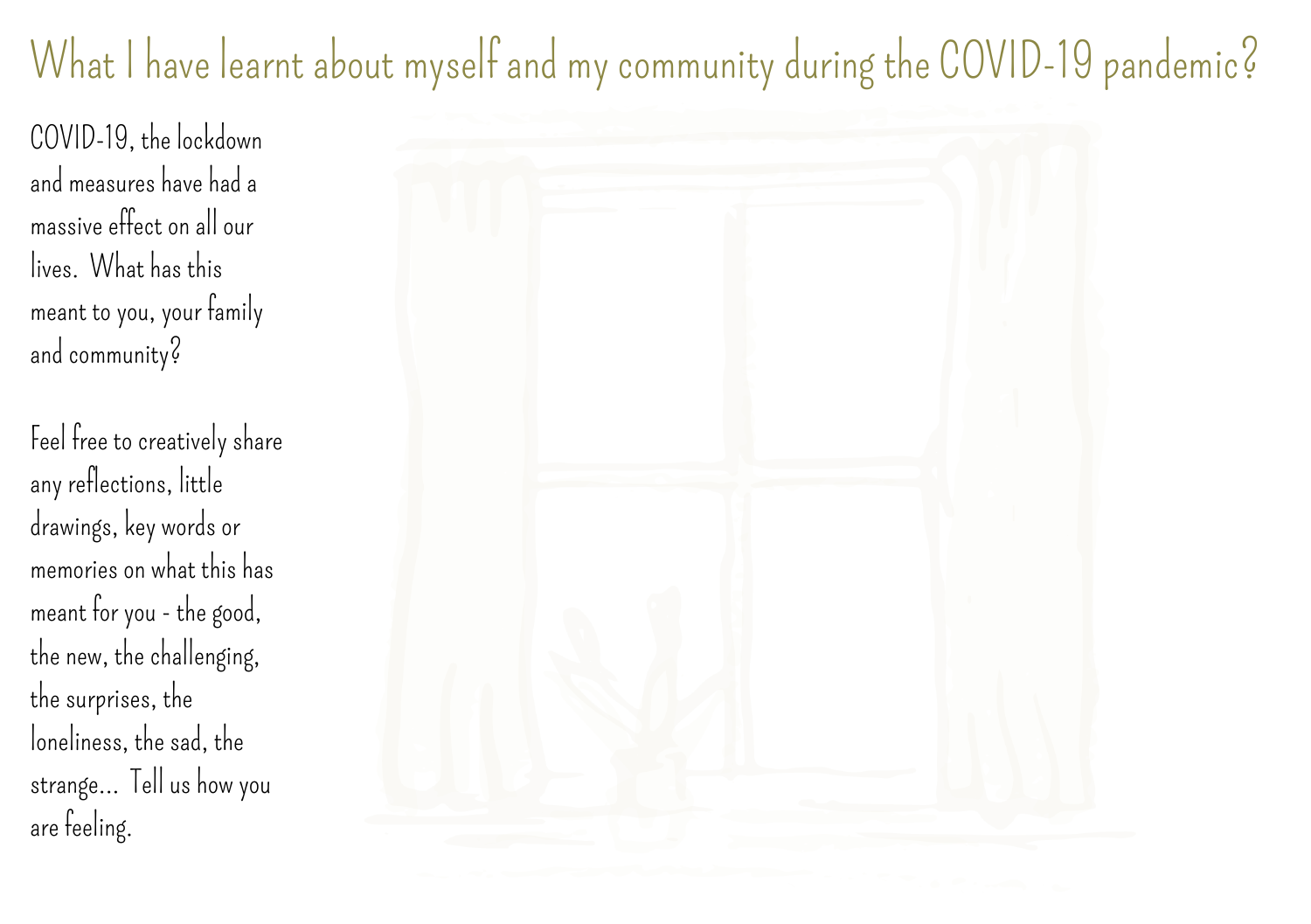Have you learnt new creative skills, tried something new, did something you've not done before? Has this been helpful? And/or, has this been a challenging time when you've learnt things about your needs, your priorities and what's truly valuable to you? What about the reaction from, and your connection with, the community?

### Why is this important?

The pandemic has been a varied time for many people. Ongoing studies have suggested many people have taken up new hobbies as a way of managing their mental health, whereas others have focused on strengthening older hobbies. Rural communities are often ingenious in finding ways to stay socially connected and maintain their culture and traditions as well as social support structures. How does this connect with your experiences?

## Community Activity Idea



If you have learnt a new skill or dusted off an old hobby, is there any way you could share this with someone new? It could be over the phone or whilst still maintaining physical distancing. If you would like to share it widely, get in touch, we'd be happy to help record you in some way and share across the community!

Read more about this research, references & more activity ideas at [www.lecheiletogether.wordpress.co](http://www.lecheiletogether.wordpress.com/)m

#### $\mathsf{f}$   $\bigcirc$   $\mathsf{G}$  Share with us #WesternIslesTogether #LeCheile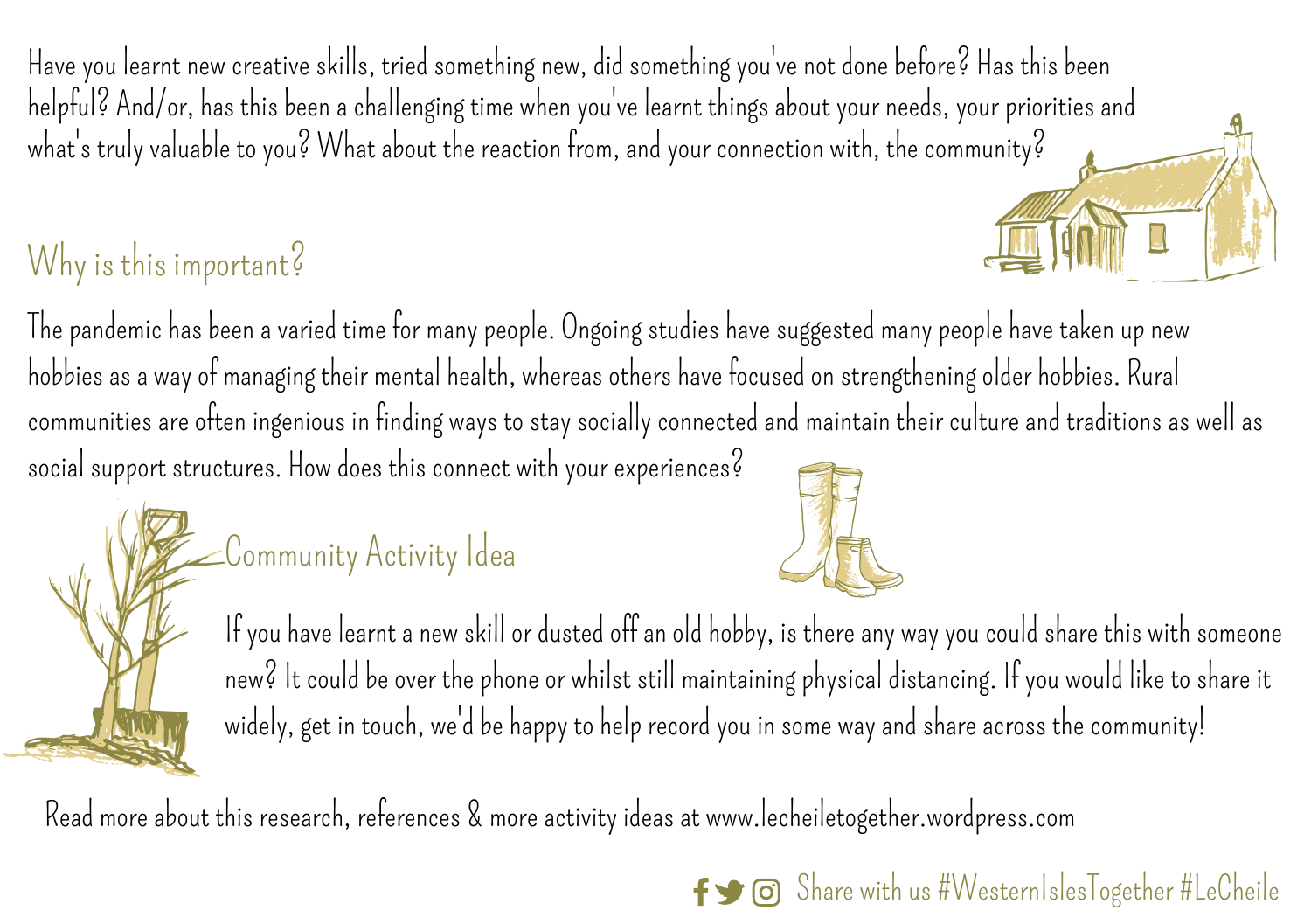## Dè dh'fhoghlam mi mum dheidhinn fhìn agus mo choimhearsnachd tro ghalar COVID-19?

Thug COVID-19, anglasadh sìos agus ceumannan teannachaidh buaidh mhòr air beatha ah-uileduine. Dè bhuaidh a thug e oirbhse, ur teaghlach agus ur coimhearsnachd?

Tha sibh di-beathte obair cruthachail airur smuaintean a chur thugainn, dealbhan beaga, briathran cudromach no cuimhneachain – na rudan math, ùr, na dùbhlain, na hiongnaidhean, an aonaranachd, a'bhrònagus anneònachas... innisdhuinn mar a tha sibh a' faireachadh.